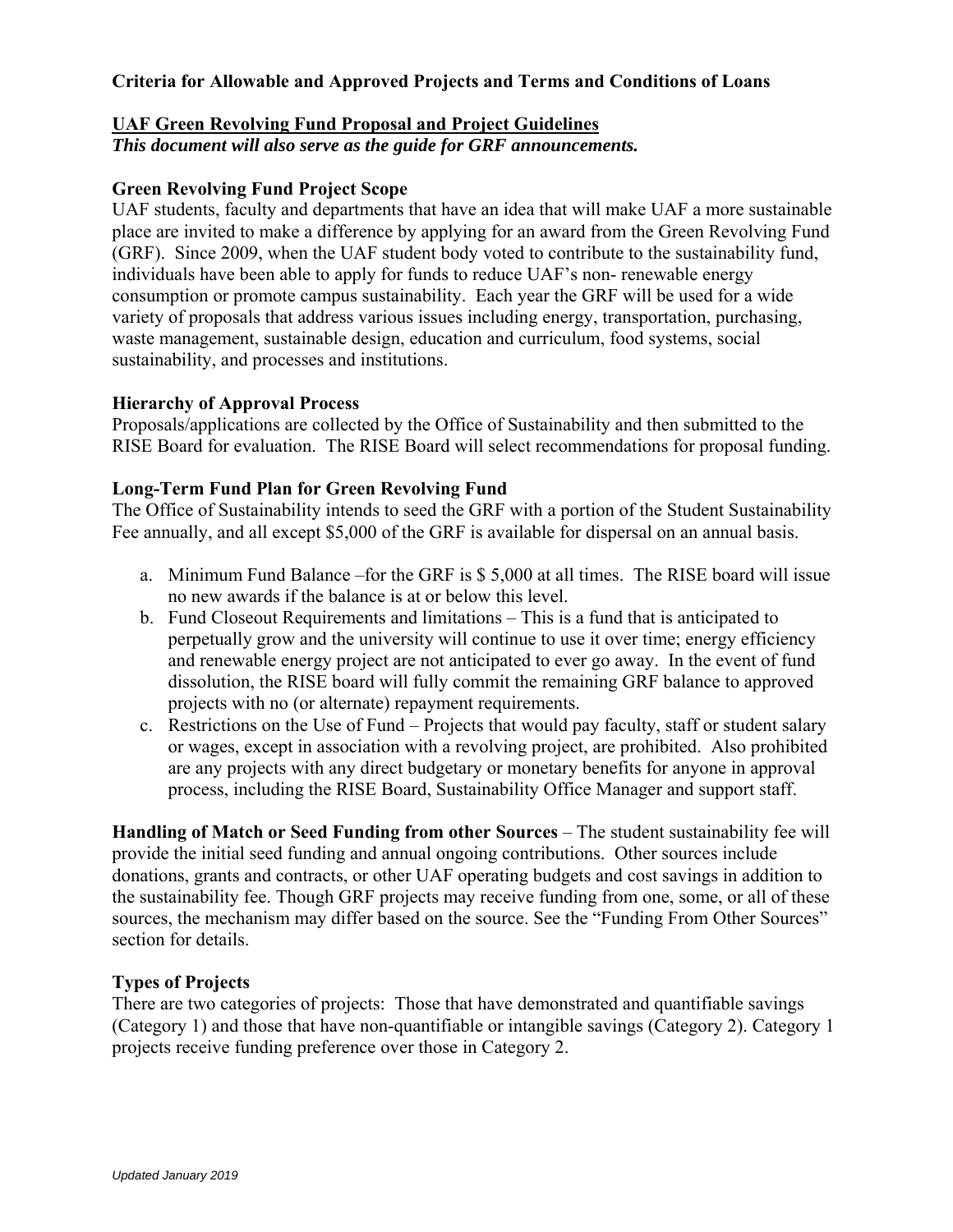# **Category 1**

Green Revolving Funds finance projects that reduce resource use (e.g., energy, water, waste) or mitigate greenhouse gas emissions (e.g., renewable energy). Category 1 projects should have demonstrated and quantifiable returns on investment and a payback period of 25 years or less. Cost savings resulting from the project are returned to the Green Revolving Fund to fund future projects. Projects must be completed within one to three years of grant allocation. Category 1 projects represent a minimum of 80% of available funds awarded during each funding cycle.

# **Category 2**

Category 2 projects have non-quantifiable savings and result in progress on sustainability goals. Projects must demonstrate positive economic or environmental impacts on future resources, ecosystem health, and human wellbeing. Projects in this category may support education, outreach, and waste reduction, support utilities or support the operation of sustainability programs. Fund allocations to Category 2 projects will not exceed 20% of total funds awarded during each funding cycle and must be completed within one year of grant allocation.

# **Terms and Conditions of Loans:**

Under the Category 1 loan model, the project owner (defined as the department, school, campus group, etc. benefitting from the project) borrows money from the Green Revolving Fund via a budget transfer. The project owner is then responsible for repaying 120% of the loan using the savings produced by the project within the project owners' campus unit. Repayment terms can be based on estimated cost savings in lieu of actual cost savings. If the project owner agrees to make annual payments larger than 90% of the cost savings associated with the project to shorten total payback period, a rate as low as 105% may be approved by the RISE Board. In either case, the repayment terms are agreed upon at the time of project approval and loan acceptance.

In the event the project is not completed or expected cost savings do not materialize, the unit will notify the Sustainability Office Manager, return any unused balance to the GRF, and work with the Sustainability Office Manager to revise the original repayment terms to the satisfaction of all parties. In no case may the resolution return to the GRF less than the original loan amount.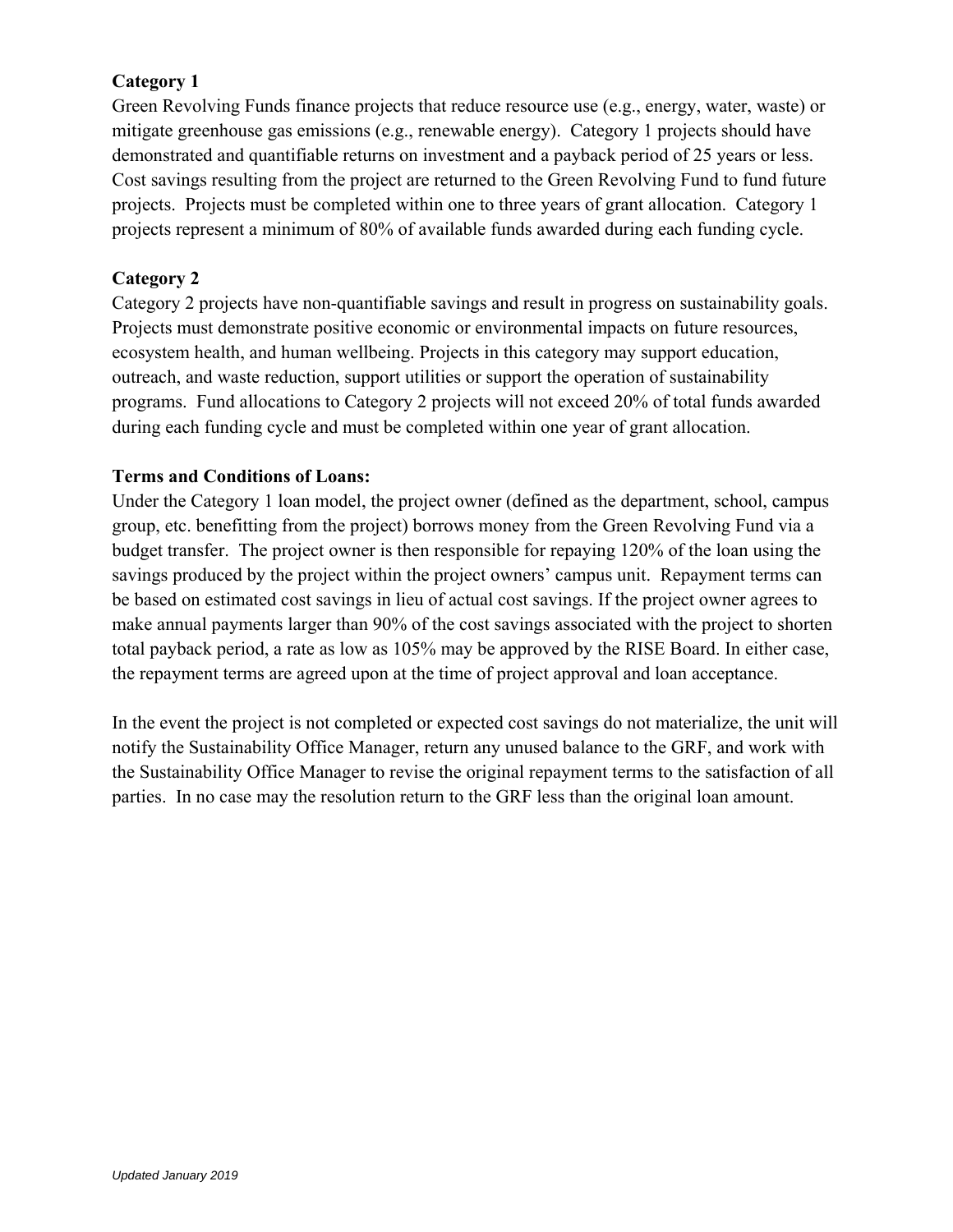# **Estimating Cost Savings and Project Payback:**

Cost savings will be estimated using software the Harvard Life Cycle Costing calculator. http://green.harvard.edu/topics/green-buildings/life-cycle-costing

Once the Green Revolving Fund is in place, this software will be modified for UAF projects by the Office of Sustainability. If an alternative software is identified it may be used.

Cost savings will accrue to the Green Revolving Fund using the following formula:

- 90% of all cost savings will be paid back to the fund until 120% of the original loan amount is repaid. Example: If a loan of \$10,000 is granted and saves \$2000 per year, \$1800 is paid to the fund until \$12,000 is returned to the GRF.
- The maximum term of the loan is twenty-five years. Determination of the term occurs during the award process and represents the minimum allowable annual payment over the life of the loan. When possible, exact cost savings should be calculated and 90% transferred to the GRF. When extremely tenuous or impossible to determine, an educated estimate should be generated. The RISE Board, with input from Facilities Services, will determine if exact savings should be used or if an estimate is appropriate.
- Cost savings should be calculated in accordance with the fiscal year (July-June). Savings should be transferred into the fund once a year on July 1. See "Accounting Process" section for more information.
- If the project owner agrees to make annual payments larger than 90% of the cost savings associated with the project to shorten total payback period, a rate as low as 105% may be approved by the RISE Board.

# **Funding from Other Sources:**

Contributions from sources other than the UAF Office of Sustainability can supplement these funds and may be in the form of donations, sponsored projects, student clubs, and other UAF departments.

**Program Donations:** These can be in the form of general Sustainability Program support, general Green Revolving Fund support, or specific approved GRF project support. Expenditure of donations provided to the general Sustainability Program is at the discretion of the RISE Board and according to UA Foundation and UAF Office of Grant and Contract Administration (OGCA) requirements. Expenditure of funds donated in support of the GRF is through a UAF restricted fund tied to the UA Foundation account; specific project allocations from this support fund are at the discretion of the RISE Board. Expenditure of donations to support specific GRF projects will occur through direct UA Foundation reimbursement.

**Sponsored Projects:** Grants that support specific sustainability projects must cite the GRF award number. All expenditures will occur on the restricted fund set up through OGCA and in no case may include fund transfers to other GRF project accounting except in the case of fund closeout or with the explicit approval of the sponsor.

**Other Sources:** Funding from student clubs and other UAF departments will occur via standard transfer protocols for those funding sources. To initiate a transfer, the source's officer must provide a written intent to transfer notification, including the amount and accounting, to the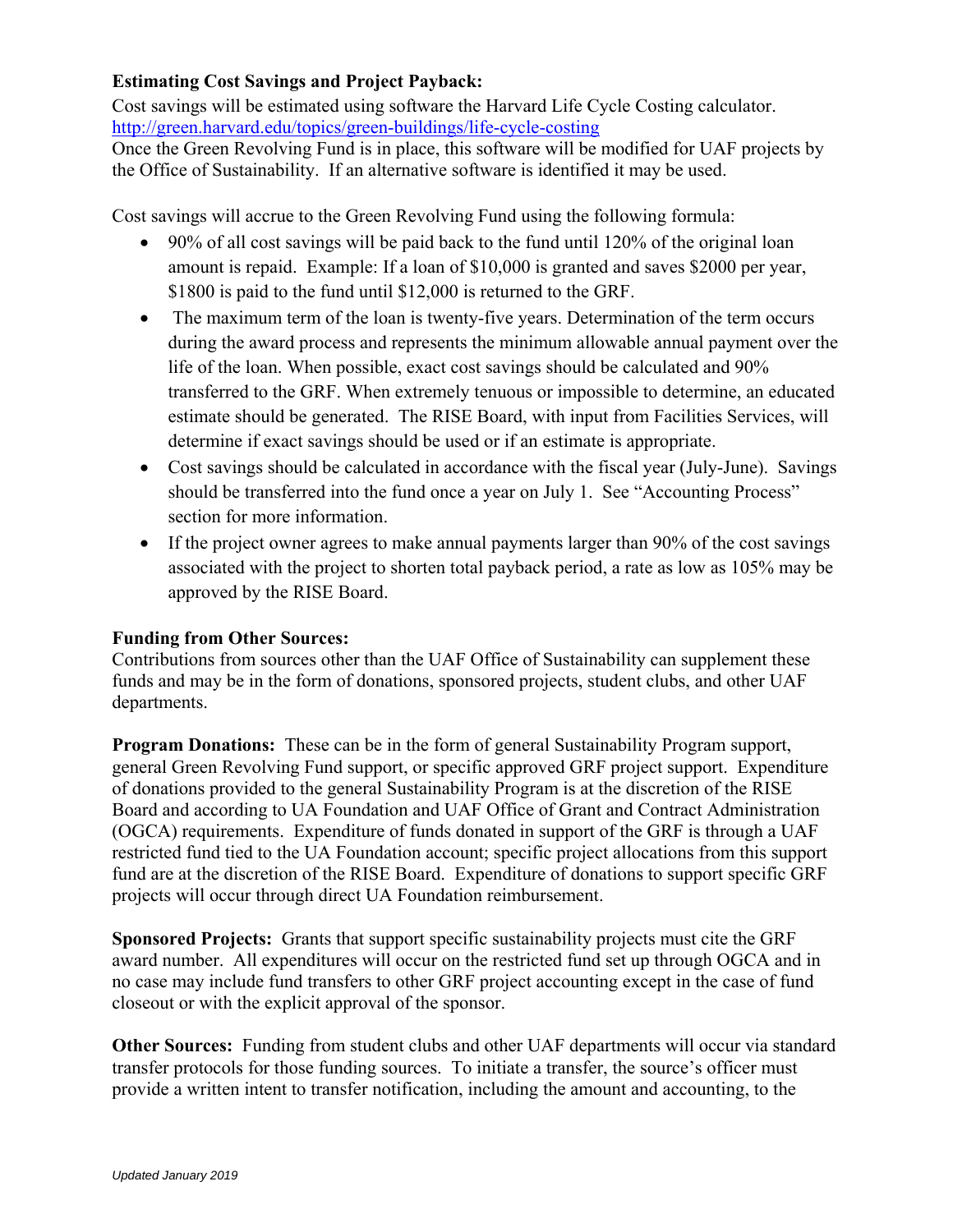Sustainability Office Manager for acceptance and processing. All transfers will go directly to the GRF and are not reversible except in cases involving errors in the original processing.

#### **Accounting Process:**

Management of the GRF vests with the Office of Sustainability, and all transfers of funds into and out of the GRF are at the final approval of the Executive Officer of Student Affairs. UAF Office of Finance and Accounting will support the Sustainability Office Managers management efforts and provide oversight of the fund to ensure accounting best practices.

**GRF Seeding:** The UAF Office of Sustainability will transfer its annual fund balance on 923341, or other designated amount, to the GRF after July 1 for the prior fiscal year (and before the year closes). The program may transfer funds in advance; however, any such transfer may only be for revenue in excess of net operating costs on the fund. All transfers to the GRF are final and will use the 8453 transfer account code.

**Award Issuance:** Upon notification of award, the managing unit must provide appropriate accounting to the UAF Office of Sustainability (OS). This accounting may include unrestricted (F1) or capital (91) fund types, depending on the nature of the approved project. The Office of Sustainability will initiate the transfer funds, either in part or in full, to the project's accounting. The Office of Sustainability is responsible for monitoring all project budget balances and funding JV preparation and approval. All GRF disbursements must include the GRF project number, a copy of the award letter, and a list of project disbursement balances in the following (or similar) format:

| . iR '<br>Project. | $\overline{\phantom{0}}$<br><sub>1</sub> tle<br>140101<br>rojet | ™nroveo<br><b>Budget</b><br>тэгэг<br>. | 110h11r0d<br>יימ.<br>50U | Balance<br>$n$ 11 $re$ e $\alpha$<br>snir<br>чит.<br>- - - - - |
|--------------------|-----------------------------------------------------------------|----------------------------------------|--------------------------|----------------------------------------------------------------|

Management of the project funding vests with the project's responsible unit.

Loan repayments will occur on the scheduled basis, or sooner if funding allows, regardless of realized cost savings. The responsible unit provides the appropriate accounting at the time it accepts the award, and Office of Sustainability prepares a journal voucher once annually in October to transfer funds to the Green Revolving Fund. While expenditure of source funds from donations and sponsored programs are handled per the terms of those programs, required project repayments involving these sources vest with the GRF.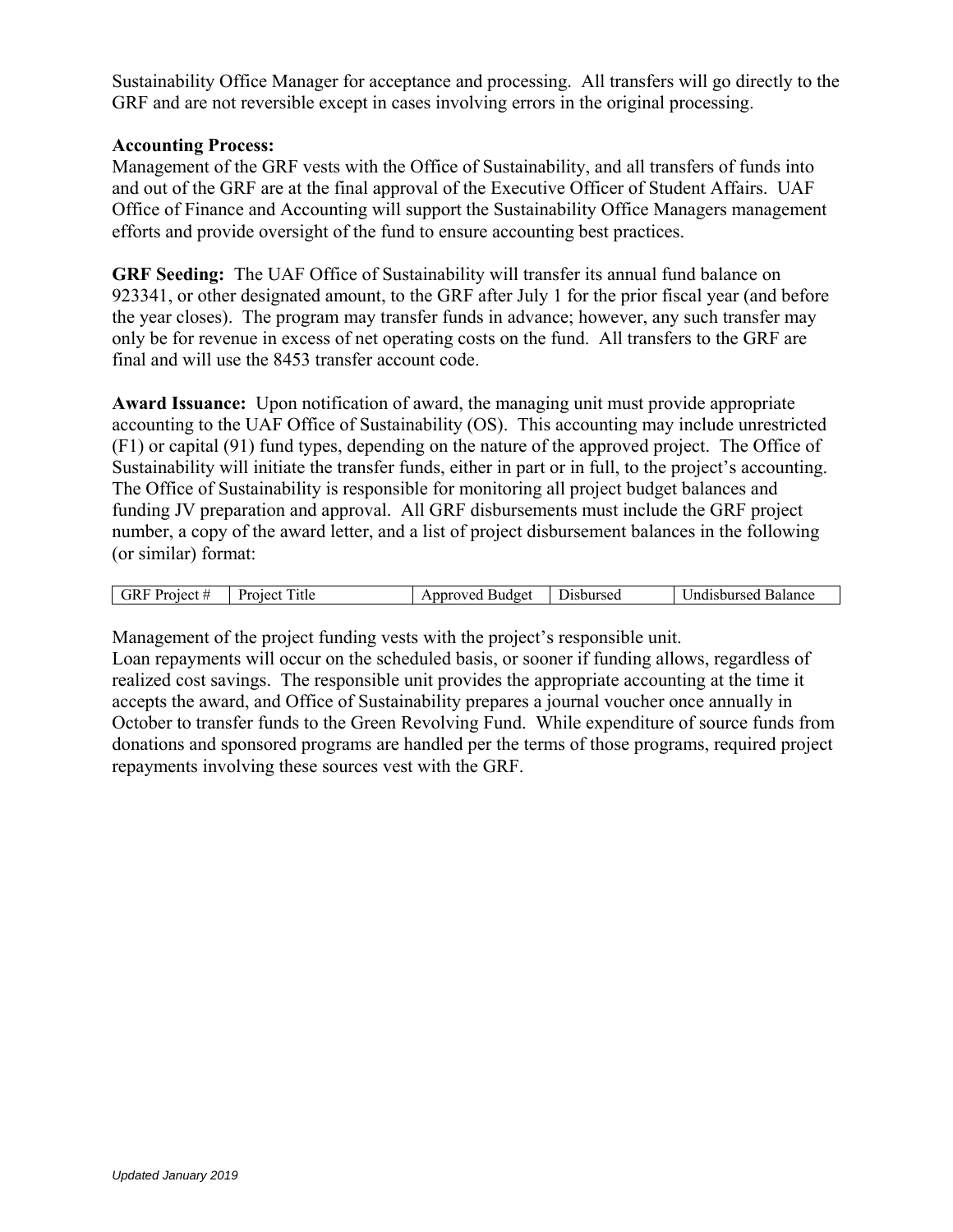# **Green Revolving Fund Application Guidelines**

**Eligibility information:** To submit a proposal, applicants must be a UAF student, faculty member or department. Students must be enrolled at the university when the proposal money is allocated.

**Submission Deadlines: All proposals are due at 5 p.m. Alaska time on the advertised proposal due date.** All proposal submissions should be emailed to the Sustainability Office Manager*.*

**Proposal size (funding levels):** Proposals of all sizes are welcome from \$100 one-time purchases, to multi-year programs requiring tens of thousands of dollars. Regardless of the size, all projects must have clear goals and show how they will benefit UAF. Generally, the larger a project, the more detail will be expected in the proposal. Authors submitting large projects are required to give a brief presentation to the RISE Board (see Proposal Presentation section below).

**Project types:** Priority is given to projects that focus on energy efficiency and renewable energy. The Green Revolving Fund may also be used for a wide variety of proposals that address issues including transportation, purchasing, waste management, sustainable design, education and curriculum, food systems, social sustainability, and processes and institutions. The chart below shows a breakdown of past funded projects by type.



*Figure 1. Percent breakdown of RISE approved projects from 2010-2014.*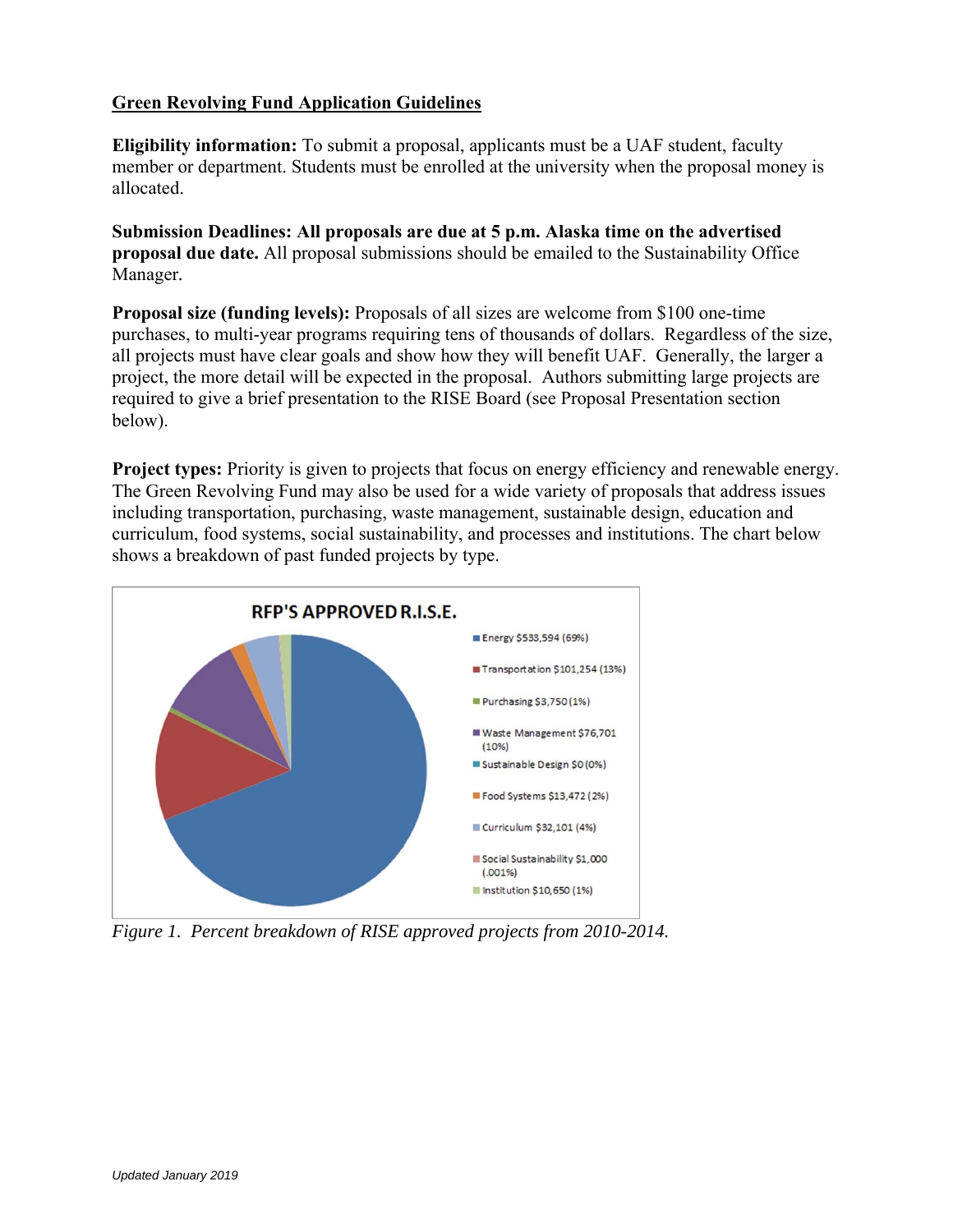# **Proposal Structure and Required Elements**

**Date:**

**Project title:** 

**Amount requested:** 

**Project location:**

**Proposal author/s**: The primary author must be a student on student proposals.

**Department:** All projects must be connected with a UAF Department.

**Contact information:** E-mail and/or phone number.

**Department:** 

# **Year in school and academic standing (if a student proposal):**

**Sustainability theme** (One or more may be selected from this list)

- Energy efficiency and/or renewable energy
- Water (includes sewage and storm water runoff)
- Transportation
- Purchasing
- Waste management
- Sustainable design
- Food systems
- Education and curriculum
- Social sustainability
- Processes and Institution

**Project category**: All projects must fall into an identified category.

- **Category 1 (Yes or No)** Category 1 projects must demonstrate quantifiable savings for the university. Funds revolve so that savings generated by reducing operating expenses are repaid to the fund, thus providing capital for future projects.
- **Category 2 (Yes or No)** Category 2 projects have unquantifiable savings but lead to progress on sustainability goals. Projects must demonstrate positive economic or environmental impacts on future resources, ecosystem health and human wellbeing. Projects in this category may support education, outreach, recycling, or the operation of sustainable programs. Projects of this type do not replenish the GRF.

**Project summary**: Summarize project in three to five sentences.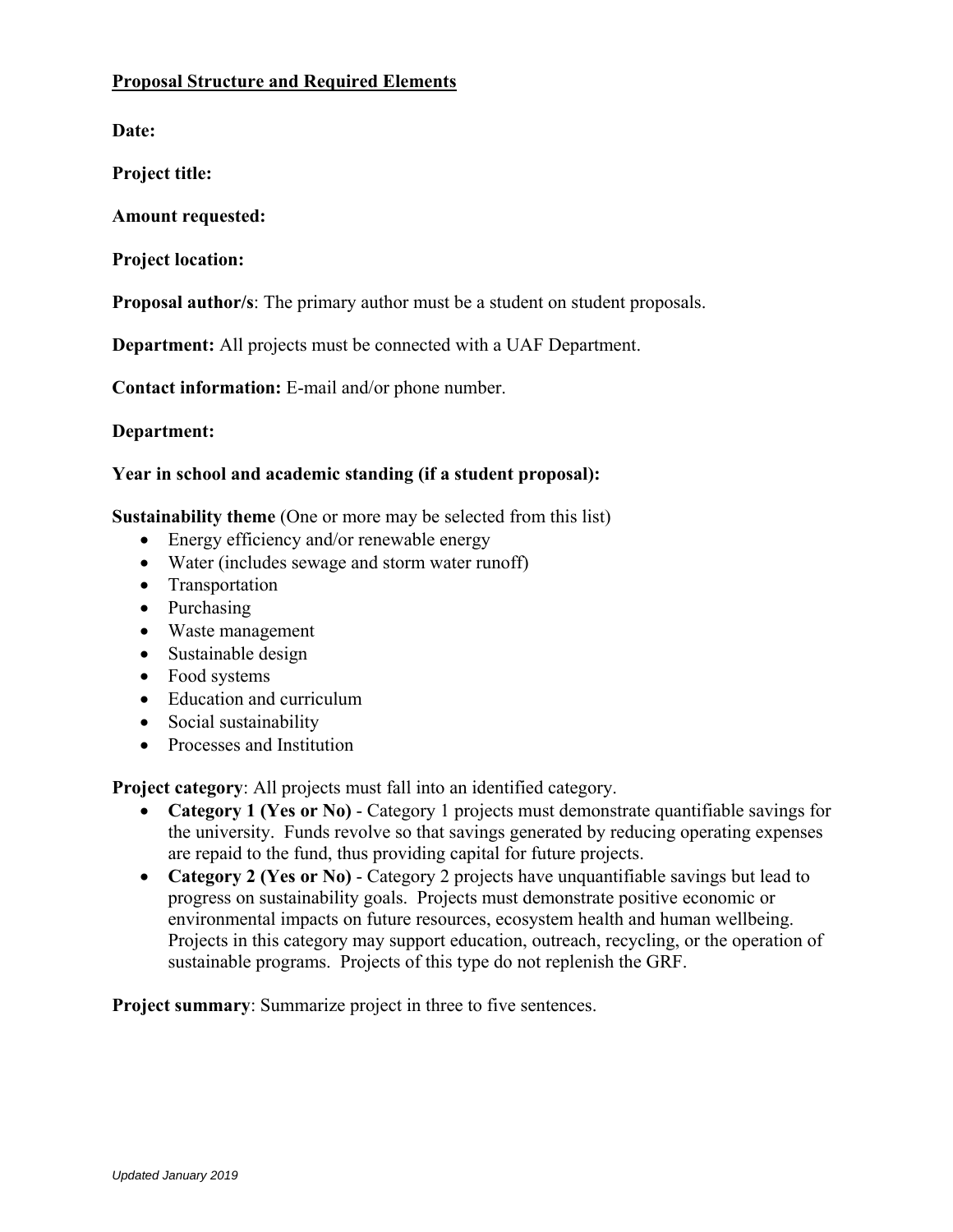# **Project description:**

- Tell us about your project and how you came up with the idea.
- Define the project goals, total cost, and expected benefits.
- If this proposal builds upon previously funded proposals, please mention that here and provide a progress report on the previously funded project.
- How will you measure results (survey, cost savings, waste reduction)?

### **Project value:**

- Detail the project's value to the student body and UAF campus in terms of sustainability.
- Explain how your project fulfills the goals of the Sustainability Fee (fee goals are to promote energy efficiency programs and renewable energy projects). Keep in mind that the students fund the Sustainability Fee, so we have the responsibility to spend money efficiently, responsibly, and in a way that benefits students.
- Describe how your project will involve students in accomplishing its goals.
- Projected long and short-term benefits and savings of the proposed project should be adequately documented with assumptions and details provided.

**Implementation plan:** Description of project goals and implementation.

 Must include a table that includes a timeline, important events, persons responsible, and costs of each step.

#### *Example table:*

| Date | What will be done                        | Responsible person | Funds used |
|------|------------------------------------------|--------------------|------------|
| May  | Order bike racks                         | John Smith PI      | 10,000     |
| June | Put in work order at Facilities Services | John Smith PI      | 5,000      |

**Outcomes:** Description of how the success of the project will be measured. This includes cost savings, emissions reductions, and other qualitative or quantitative improvements.

**Outreach plan:** Description of all outreach and marking goals for the project. All projects must include a mechanism for letting the UAF community know about the project and that it was funded with the Student Sustainability Fund. Include a table that identifies what will happen, the person(s) responsible and dates. All promotional materials much contain the UAF Sustainability Logo.

*Example outreach plan* 

| Description                                                                    | Venue                     | Date      | Who will do it |
|--------------------------------------------------------------------------------|---------------------------|-----------|----------------|
| Article about project                                                          | Sun star, Daily Newsminer | Mid June  | P              |
| Public Service Announcement PSA   Cornerstone, Sun star, radio   Mid June   PI |                           |           |                |
| Class/Workshop                                                                 | Outdoor adventures        | Late June | Local resource |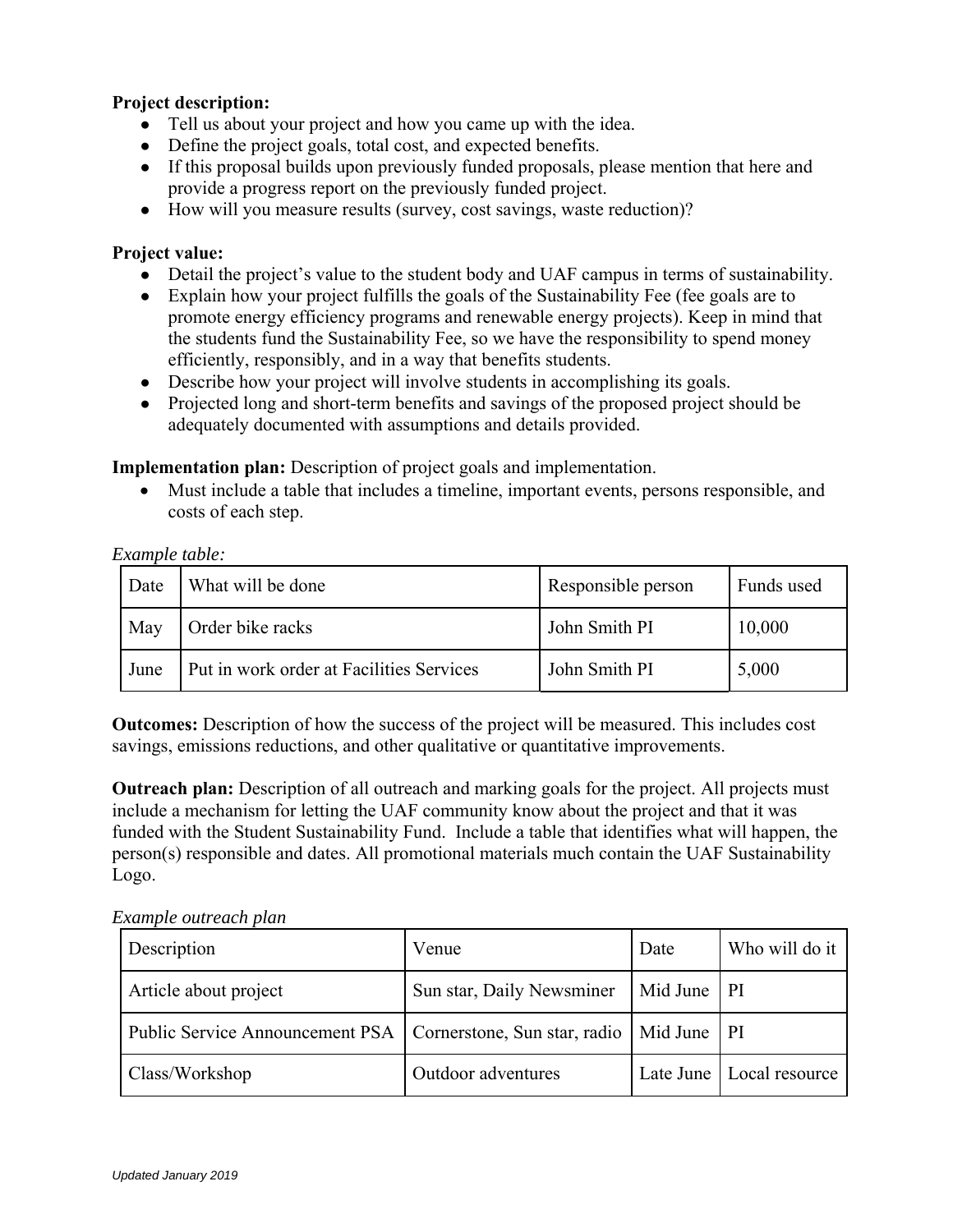| Flyers        | Around campus    | June | PI's |
|---------------|------------------|------|------|
| Radio program | KSUA, KUAC, KIAK | July | Pl   |

**Budget -** The proposal should include itemized costs for equipment, supplies, services, software, etc. Specific estimates provided by the manufacturer or suppliers are preferable. Proposals that demonstrate extensive background research and cost identification will receive more favorable review.

*Example budget:* 

| Equipment or supplies<br>Recycle bins from Amazon<br>Shipping                | Quantity and Unit Price<br>100 x \$ 1000<br>$\theta$ | Cost<br>\$10,000 |
|------------------------------------------------------------------------------|------------------------------------------------------|------------------|
| Outreach<br>Flyers printing<br><b>Banners</b><br>Wood Center Design<br>Signs | 100<br>100<br>20<br>300                              | \$520            |
| Total                                                                        |                                                      | \$10,520         |

**Projected environmental benefits:** If possible estimate annual carbon emissions savings.

**Estimating cost savings and anticipated payback for projects:** This applies to Category 1 projects. Cost savings can be estimated by work with UAF Facilities Services or using software such as the Harvard Life Cycle Costing calculator.

http://green.harvard.edu/topics/green-buildings/life-cycle-costing If an alternative software is identified it may be used.

# **Cost savings will accrue to the Green Revolving Fund using the following formula:**

- 90% of all cost savings will be paid back to the fund until 120% of the original loan amount is repaid. Example: If a loan of \$10,000 is granted and saves \$2000 per year, \$1800 is paid to the fund until \$12,000 is returned to the GRF.
- The maximum term of the loan is twenty-five years. Determination of the term occurs during the award process and represents the minimum allowable annual payment over the life of the loan. When possible, exact cost savings should be calculated and 90% transferred to the GRF. When extremely tenuous or impossible to determine, an educated estimate should be generated. The RISE Board, with input from Facilities Services, will determine if exact savings should be used or if an estimate is appropriate.
- Cost savings should be calculated in accordance with the fiscal year (July-June). Savings should be transferred into the fund once a year on July 1.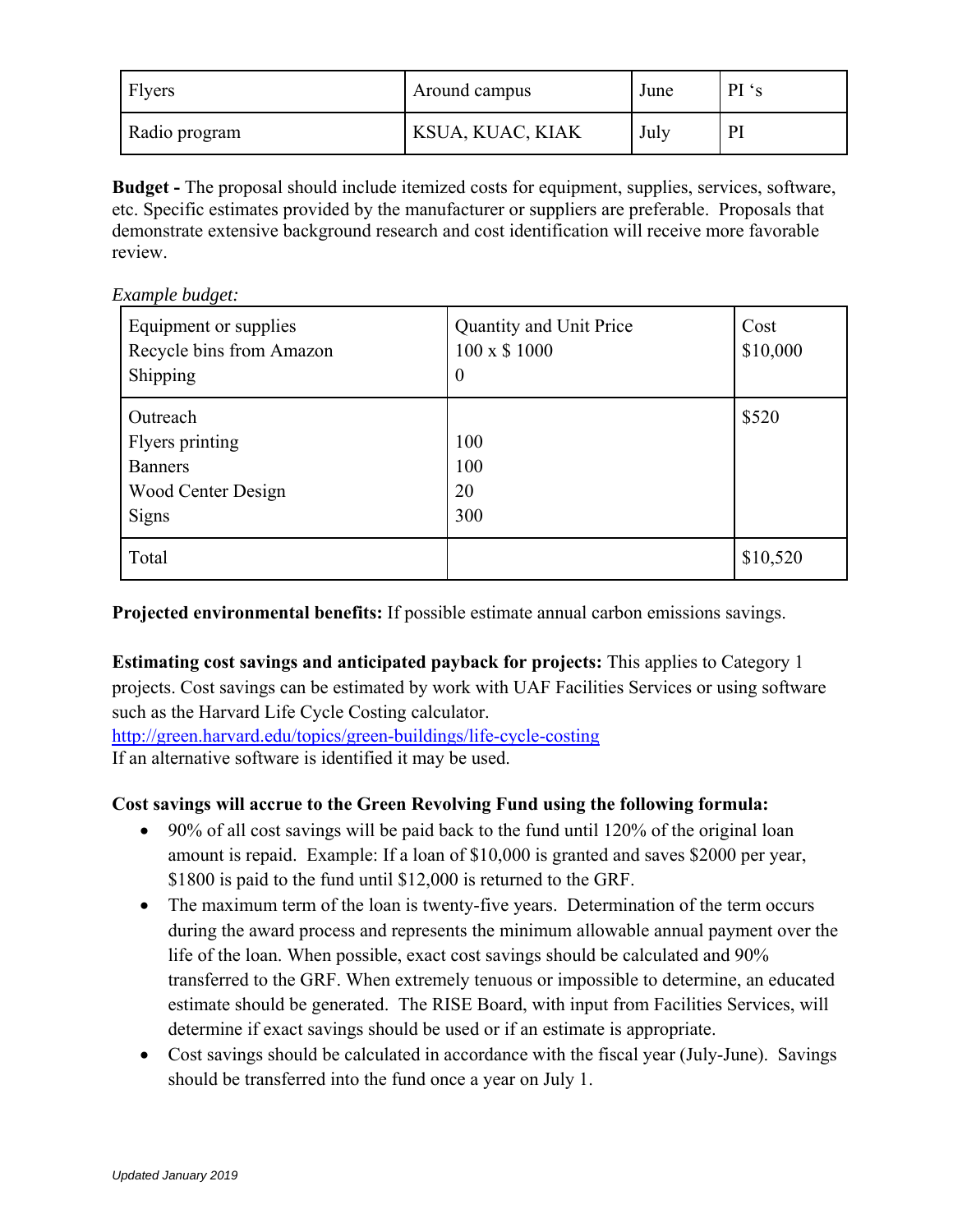• If the project owner would like to reduce the payback period by make annual payments in an amount that is higher than 90% of the cost savings the RISE Board may grant a reduction of the total payback amount required to 105% of the total loan amount. This is at the discretion of the RISE Board.

## **Budget justification:**

- Explain why the proposed suppliers/manufacturers have been selected and how the equipment, supplies, services etc. will accomplish project goals.
- Any educational or other discounts received.

**Qualification & experience of applicants:** Includes any relevant experience (volunteer work, courses, etc.)

**Technical advisors and collaborators**: All projects must list at least one technical adviser or mentor.

- Description of the role technical adviser/s will play and their relevant expertise.
- Name, departmental affiliation (if applicable), and contact information of advisor/s.
- Documentation of advisor/s commitment to the project.

**Attachments:** Any explanatory elements such as letters of support, quotes from suppliers, engineering drawings, diagrams or photographs of project components or plot plans for field experiments.

### **Proposal Submission**

**Proposal presentations:** All proposal authors are invited to have a 5 minute discussion about your idea with the RISE board. For proposals that exceed \$10,000, the authors should provide a 10-minute presentation about their proposal to the Board. All proposal authors should contact the Office of Sustainability to arrange presentations.

**Submission guidelines:** Proposals should be written in a 12-point font and should include the REQUIRED ELEMENTS listed above in the specified order. Proposals should be submitted in BOTH .pdf and .doc formats and submitted via email to the Office of Sustainability.

**Schedule:** At the discretion of the RISE Board, the call for proposals will be advertised and available on the Office of Sustainability website approximately 6 weeks prior to the submission deadline on the following schedule:

| <b>Fall Submissions</b>   |  |
|---------------------------|--|
|                           |  |
| <b>Spring Submissions</b> |  |
|                           |  |
| <b>Summer Submissions</b> |  |
|                           |  |